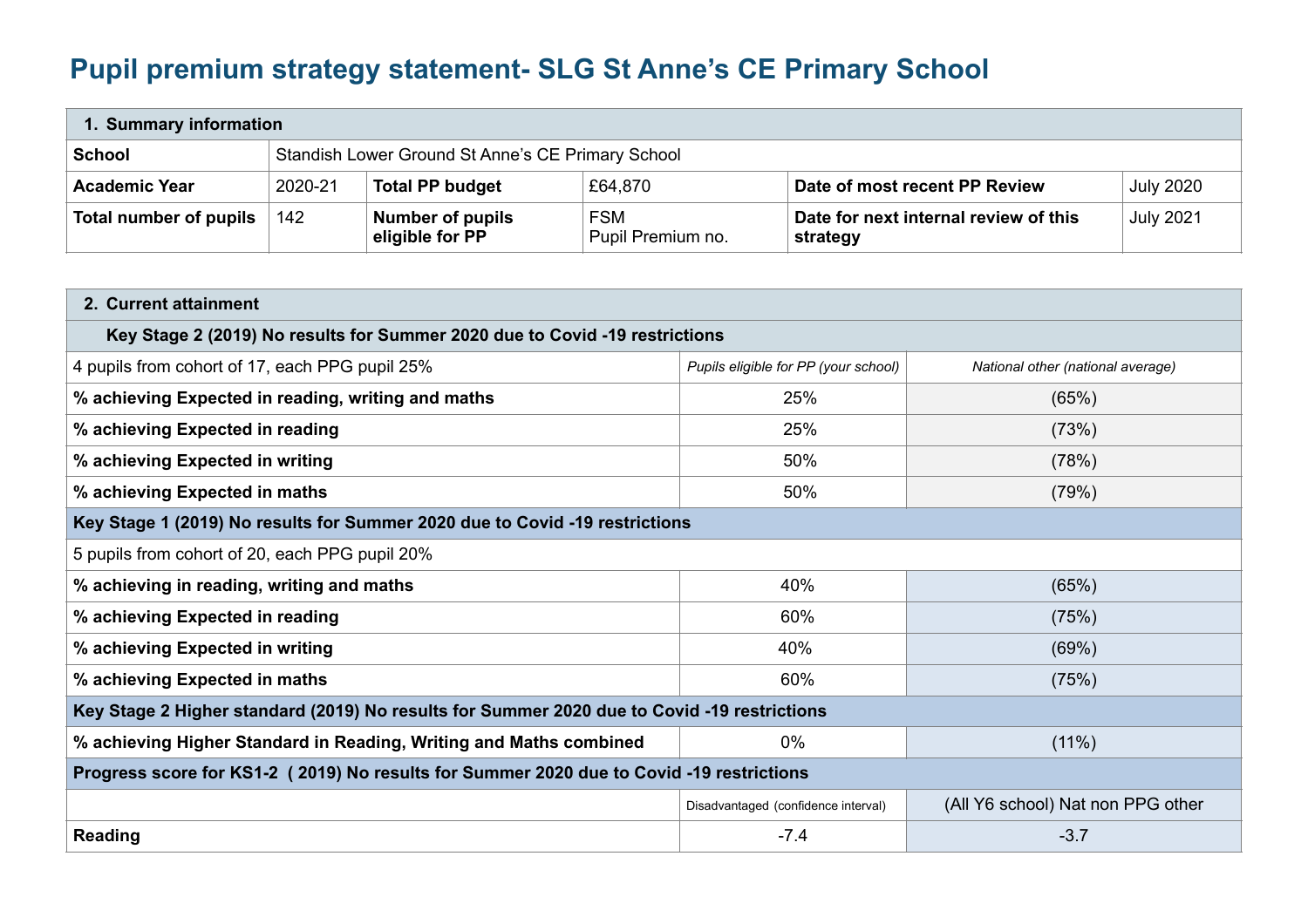| Writing |      | $\cdot$ |
|---------|------|---------|
| Maths   | -ט.ט | -0.0    |

| 3. Barriers to future attainment (for pupils eligible for PP, including high ability)           |                                                                                                                                                                                                                                                                                                    |                                                                                                                                                                           |  |  |  |
|-------------------------------------------------------------------------------------------------|----------------------------------------------------------------------------------------------------------------------------------------------------------------------------------------------------------------------------------------------------------------------------------------------------|---------------------------------------------------------------------------------------------------------------------------------------------------------------------------|--|--|--|
| In-school barriers <i>(issues to be addressed in school, such as poor oral language skills)</i> |                                                                                                                                                                                                                                                                                                    |                                                                                                                                                                           |  |  |  |
|                                                                                                 | Missed in-school education March - September 2020 for the majority of children.                                                                                                                                                                                                                    |                                                                                                                                                                           |  |  |  |
|                                                                                                 | Low levels of speech and language throughout EYFS, limited vocabulary knowledge, resistance to reading, low phonics skills at start of Y1, narrow vocabulary knowledge and<br>usage.                                                                                                               |                                                                                                                                                                           |  |  |  |
|                                                                                                 | Low levels of support for homework and understanding of skills needed to complete maths work at home and in school.                                                                                                                                                                                |                                                                                                                                                                           |  |  |  |
| C.                                                                                              | Lower than National Average Baselines for on entry to our school in key areas. High levels of SEN children (especially Speech and language, moderate and specific learning<br>difficulties.)                                                                                                       |                                                                                                                                                                           |  |  |  |
|                                                                                                 | <b>External barriers</b> (issues which also require action outside school, such as low attendance rates)                                                                                                                                                                                           |                                                                                                                                                                           |  |  |  |
| D.                                                                                              | 45% of our children are in the lowest 30% deprivation Nationally. 68% or children's families are within the Financially stretched or Urban adversity categories.(2020 Profile data)                                                                                                                |                                                                                                                                                                           |  |  |  |
|                                                                                                 | 4. Desired outcomes                                                                                                                                                                                                                                                                                |                                                                                                                                                                           |  |  |  |
|                                                                                                 | Success criteria<br>Desired outcomes and how they will be measured                                                                                                                                                                                                                                 |                                                                                                                                                                           |  |  |  |
|                                                                                                 | Increased levels in speech and language and raised vocabulary understanding and use that will then<br>lead to improved achievement in reading and writing. Measured by reading and writing assessments.                                                                                            | Raised attainment in speech and language, and also in use and<br>understanding of vocabulary, and also writing and reading across the<br>school.                          |  |  |  |
|                                                                                                 | Increase in "love for reading", reading skills and phonic skills, children reading and being immersed in,<br>and enjoying, more challenging literature. Measured by pupil questionnaires and reading and writing<br>assessments.                                                                   | Children enjoying reading and writing, especially reading more<br>challenging literature and this improving their writing, higher levels of<br>phonic and reading skills. |  |  |  |
|                                                                                                 | Children gaining increased maths skills that can be applied to mathematical problems.<br>Increased support from home for maths homework. Parental feedback and pupils assessments in<br>maths.                                                                                                     | Raised attainment in maths. Parents/carers attending maths<br>workshops and increased support/ understanding for children<br>completing maths homework.                   |  |  |  |
|                                                                                                 | Families given support for wider issues affecting the children learning and general wellbeing.<br>Attendance continues to improve. Measured through attendance figures including persistent absence,<br>numbers of early help meetings the impact of family support on individual pupils learning. | Children's attendance improved, and concentration improved therefore<br>increased learning in school.                                                                     |  |  |  |
|                                                                                                 | Good progress in the core subjects from low baseline data. Measured in end of EYFS data then in<br>subsequent Pupil progress meetings tracking attainment and progress.                                                                                                                            | Good progress in Reading, writing and Maths in end of year data.                                                                                                          |  |  |  |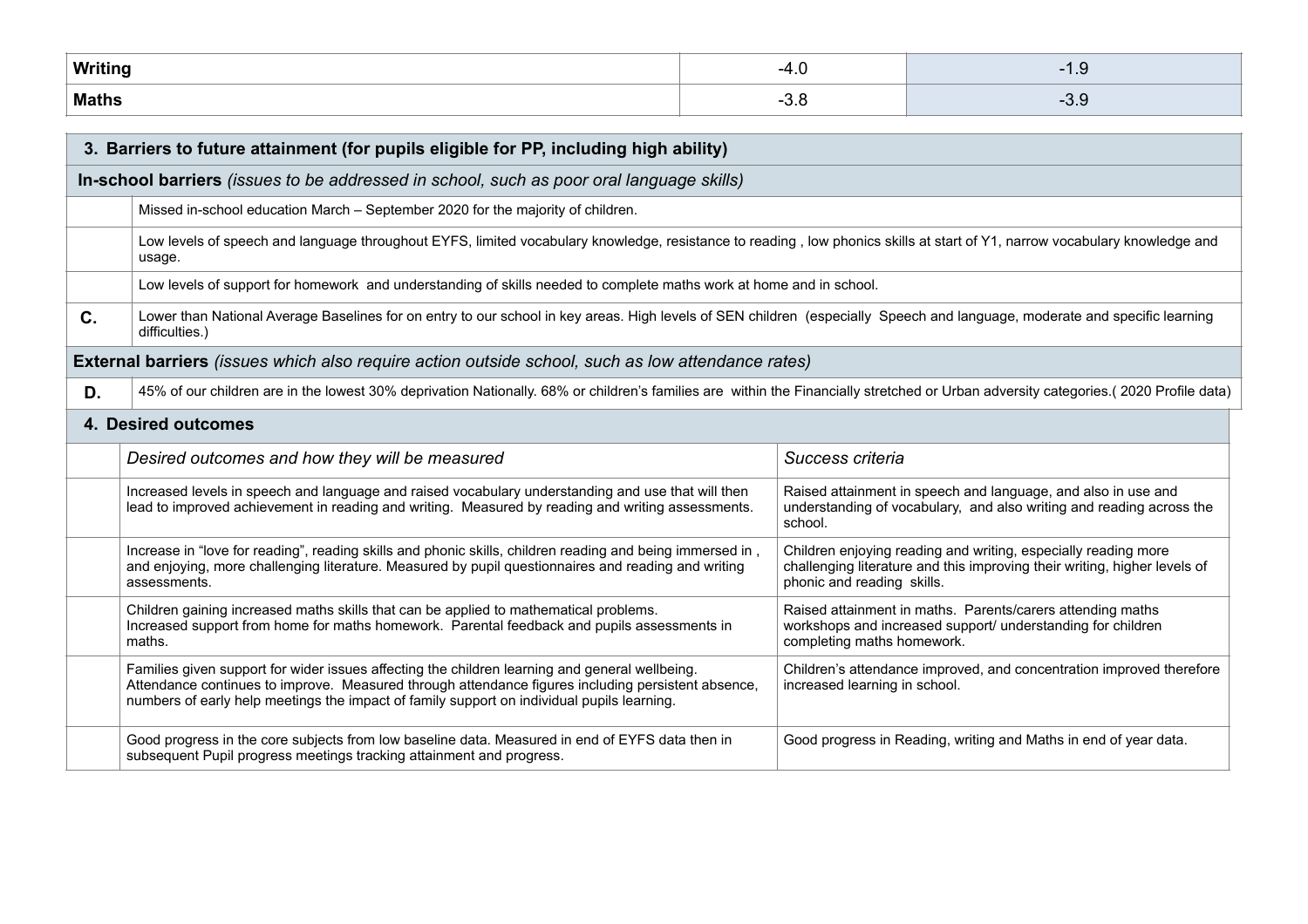| 5. Planned expenditure                                                                                                                                                                      |                                                                                                                                                                                                                                                                                                                                               |                                                                                                                                                                                             |                                                                                                                                                            |                                                   |                                            |  |  |
|---------------------------------------------------------------------------------------------------------------------------------------------------------------------------------------------|-----------------------------------------------------------------------------------------------------------------------------------------------------------------------------------------------------------------------------------------------------------------------------------------------------------------------------------------------|---------------------------------------------------------------------------------------------------------------------------------------------------------------------------------------------|------------------------------------------------------------------------------------------------------------------------------------------------------------|---------------------------------------------------|--------------------------------------------|--|--|
| Academic year                                                                                                                                                                               | 2020-21                                                                                                                                                                                                                                                                                                                                       |                                                                                                                                                                                             |                                                                                                                                                            |                                                   |                                            |  |  |
| The three headings below enable schools to demonstrate how they are using the pupil premium to improve classroom pedagogy, provide targeted<br>support and support whole school strategies. |                                                                                                                                                                                                                                                                                                                                               |                                                                                                                                                                                             |                                                                                                                                                            |                                                   |                                            |  |  |
| i. Quality of teaching for all                                                                                                                                                              |                                                                                                                                                                                                                                                                                                                                               |                                                                                                                                                                                             |                                                                                                                                                            |                                                   |                                            |  |  |
| <b>Desired outcome</b>                                                                                                                                                                      | Chosen action / approach                                                                                                                                                                                                                                                                                                                      | What is the evidence<br>and rationale for this<br>choice?                                                                                                                                   | How will you ensure it is<br>implemented well?                                                                                                             | <b>Staff lead</b>                                 | When will you<br>review<br>implementation? |  |  |
| Increased levels in<br>speech and language<br>and raised vocabulary<br>and increased "Love of<br>reading" See A and B<br>above.                                                             | Specific action plans in place for English<br>(and reading) including challenging pupils<br>with above age related texts, staff sharing<br>enthusiasm for books and reading,<br>reading workshops, additional reading<br>time before and during the school day.<br>Teachers and support staff committed to<br>improved teaching and learning. | Challenging texts enable pupils<br>to learn challenging vocabulary,<br>increased opportunities to read<br>increase reading time/ practice.<br>Staff enthusiasm effects pupils<br>attitudes. | Closely monitored action plans by<br>Subject leaders and SLT. (Pupil<br>progress monitored through Pupil<br>Progress meetings - identifying PPG<br>pupils) | Mrs Wright<br>and Mr<br>Roughly and<br><b>SLT</b> | Half termly                                |  |  |
| Increased phonic and<br>reading skills                                                                                                                                                      | Specific reading program in place<br>including widening phonic teaching<br>materials and skills amongst the staff<br>team. This will then increase pupil skills in<br>phonics and reading.                                                                                                                                                    | Previous low phonics and<br>reading attainment.                                                                                                                                             | Closely monitor throughout the school<br>by Subject Leader and SLT. Continue<br>to identify PPG children during pupil<br>progress meetings.                | Mrs Wright<br>and SLT                             | Half termly.                               |  |  |
| Increased understanding<br>and use of mathematical<br>skills and application See<br>C above.                                                                                                | Increased use of concrete and practical<br>learning. Increased opportunities to apply<br>problem solving and reasoning through<br>White Rose Hub methods of teaching.<br>Workshops for parents. Teachers and<br>support staff committed to improved<br>teaching and learning.                                                                 | Proven White Rose Hub<br>strategies for teaching and<br>learning in Maths. Signs of<br>improvement in Maths learning<br>in other year groups following<br>this method.                      | Closely monitored teaching and<br>learning through learning walks, pupil<br>progress meetings (identifying PPG<br>pupils)                                  | Mrs Corkhill<br>and SLT                           | Half termly                                |  |  |
| Good progress in the<br>core subjects from low<br>baseline data. See E<br>above.                                                                                                            | Through child centered learning, exciting<br>topics and 'in the moment' opportunities<br>created within continuous provision, the<br>children will make good to excellent<br>progress in the following identified Prime<br>and Specific Areas of learning. Teachers<br>and support staff committed to improved<br>teaching and learning.      | Proven child centred learning<br>raising levels of progress.                                                                                                                                | Closely monitored action plan by<br>EYFS teacher and Headteacher.                                                                                          | Mrs Dunn<br>and Miss<br>France                    | Half termly                                |  |  |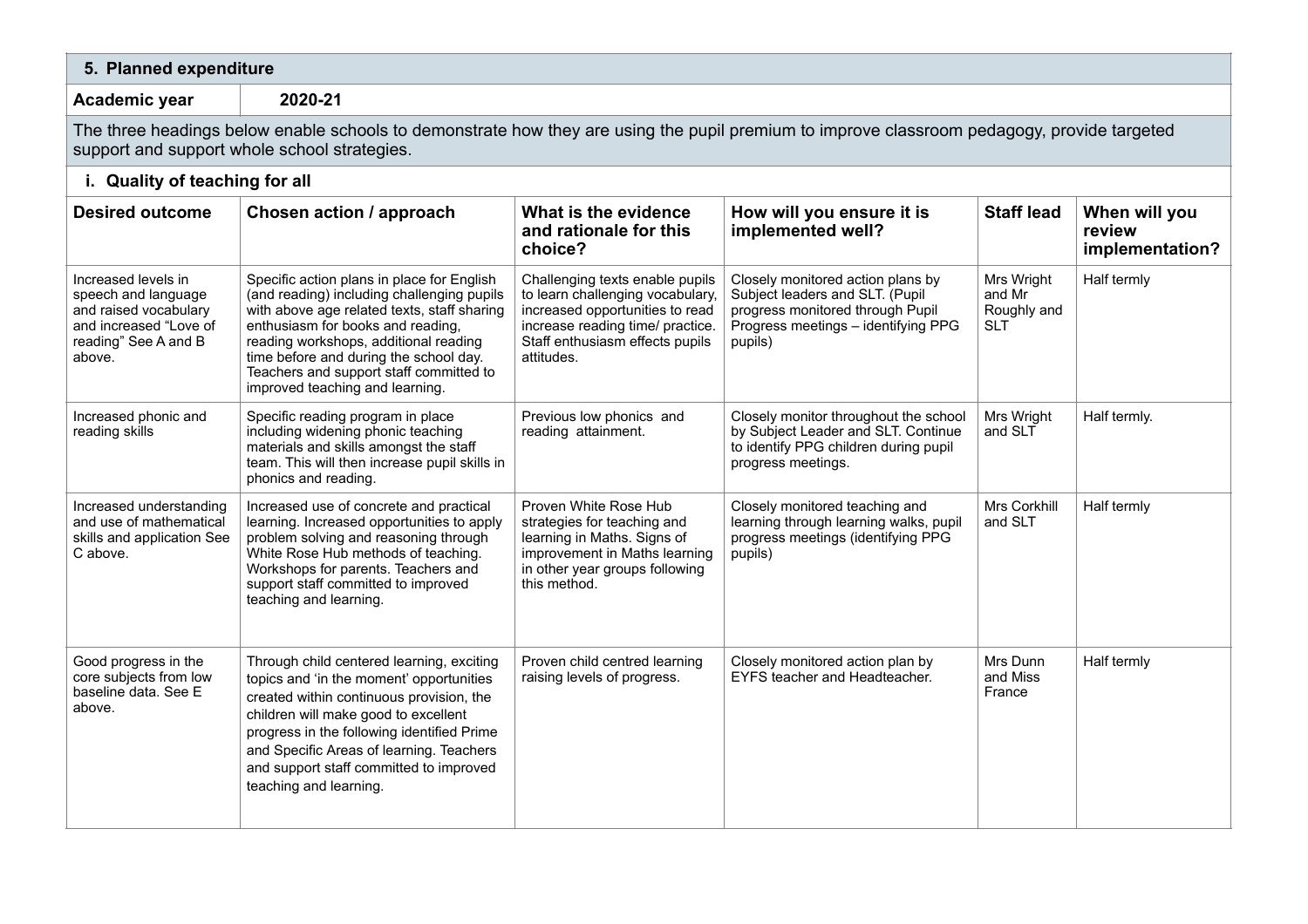| Total budgeted cost   £19,935                                                             |                                                                                                                     |                                                                                                                                                                                             |                                                                                                                                          |                             |                                            |  |
|-------------------------------------------------------------------------------------------|---------------------------------------------------------------------------------------------------------------------|---------------------------------------------------------------------------------------------------------------------------------------------------------------------------------------------|------------------------------------------------------------------------------------------------------------------------------------------|-----------------------------|--------------------------------------------|--|
| ii. Targeted support                                                                      |                                                                                                                     |                                                                                                                                                                                             |                                                                                                                                          |                             |                                            |  |
| <b>Desired outcome</b>                                                                    | Chosen action/<br>approach                                                                                          | What is the evidence and rationale<br>for this choice?                                                                                                                                      | How will you ensure it is<br>implemented well?                                                                                           | <b>Staff lead</b>           | When will you<br>review<br>implementation? |  |
| Excellent progress in<br>Reading, Writing and<br>Maths.                                   | Maintain good levels of TA<br>and HLTA support in all<br>classes.                                                   | Focussed support for Pupil Premium Children<br>has proven to be advantageous in raising<br>attainment in previous years.                                                                    | Ongoing monitoring of teaching and<br>support throughout the school and half<br>termly tracking of Pupil Premium<br>children's progress. | Miss France                 | Half termly                                |  |
| Excellent progress in<br>Reading, Writing and<br>Maths.                                   | Provide additional<br>resources to support<br>Teaching and Learning for<br>these pupils.                            | Identified resources to support Pupil Premium<br>children in English and Maths.                                                                                                             | Ongoing monitoring of teaching and<br>support throughout the school and half<br>termly tracking of Pupil Premium<br>children's progress. | Miss France                 | Half termly                                |  |
|                                                                                           |                                                                                                                     |                                                                                                                                                                                             |                                                                                                                                          | Total budgeted cost £19,935 |                                            |  |
| iii. Other approaches                                                                     |                                                                                                                     |                                                                                                                                                                                             |                                                                                                                                          |                             |                                            |  |
| <b>Desired outcome</b>                                                                    | Chosen action/<br>approach                                                                                          | What is the evidence and rationale<br>for this choice?                                                                                                                                      | How will you ensure it is<br>implemented well?                                                                                           | <b>Staff lead</b>           | When will you<br>review<br>implementation? |  |
| Support for Mental health<br>across the school PPG<br>population.                         | All staff to be training in<br>identifying mental health<br>issues and how to<br>support these children.            | Growing number of children (and their<br>families) struggling with mental health<br>issues, especially during and since the<br>Lockdown.                                                    | Headteacher to monitor impact<br>and implementation of mental<br>health awareness and training.                                          | Miss France                 | Termly                                     |  |
| Increased Safeguarding<br>support available in<br>school.                                 | All teachers to receive<br>DSL training and all staff<br>to have training on<br>SPOMS.                              | Growing number of safeguarding cases<br>since the Lockdown. For teachers and<br>support staff to be more confident in their<br>roles and improve communication over<br>safeguarding issues. | Headteacher to monitor impact<br>and implementation of increased<br>knowledge of Safeguarding and<br>use of CPOMS.                       | <b>Miss France</b>          | Termly                                     |  |
| Families supported<br>through school as<br>teaching and learning has<br>a greater impact. | Learning mentor and<br>Counselling service to<br>support children with<br>additional social and<br>emotional needs. | Previous years children have shown this high<br>level of support for children and families<br>enable these children to improved access to<br>learning.                                      | Learning Mentor to monitor the<br>progress of these children, in school<br>progress and social and emotional<br>needs.                   | Miss Moran                  | Termly                                     |  |
| Continued improved<br>attendance.                                                         | Learning Mentor to support<br>families with issues<br>involving attendance.                                         | Recent improved attendance in school.                                                                                                                                                       | Attendance closely monitored and<br>measured put in place to address<br>absence.                                                         | Miss Moran                  | Half termly                                |  |